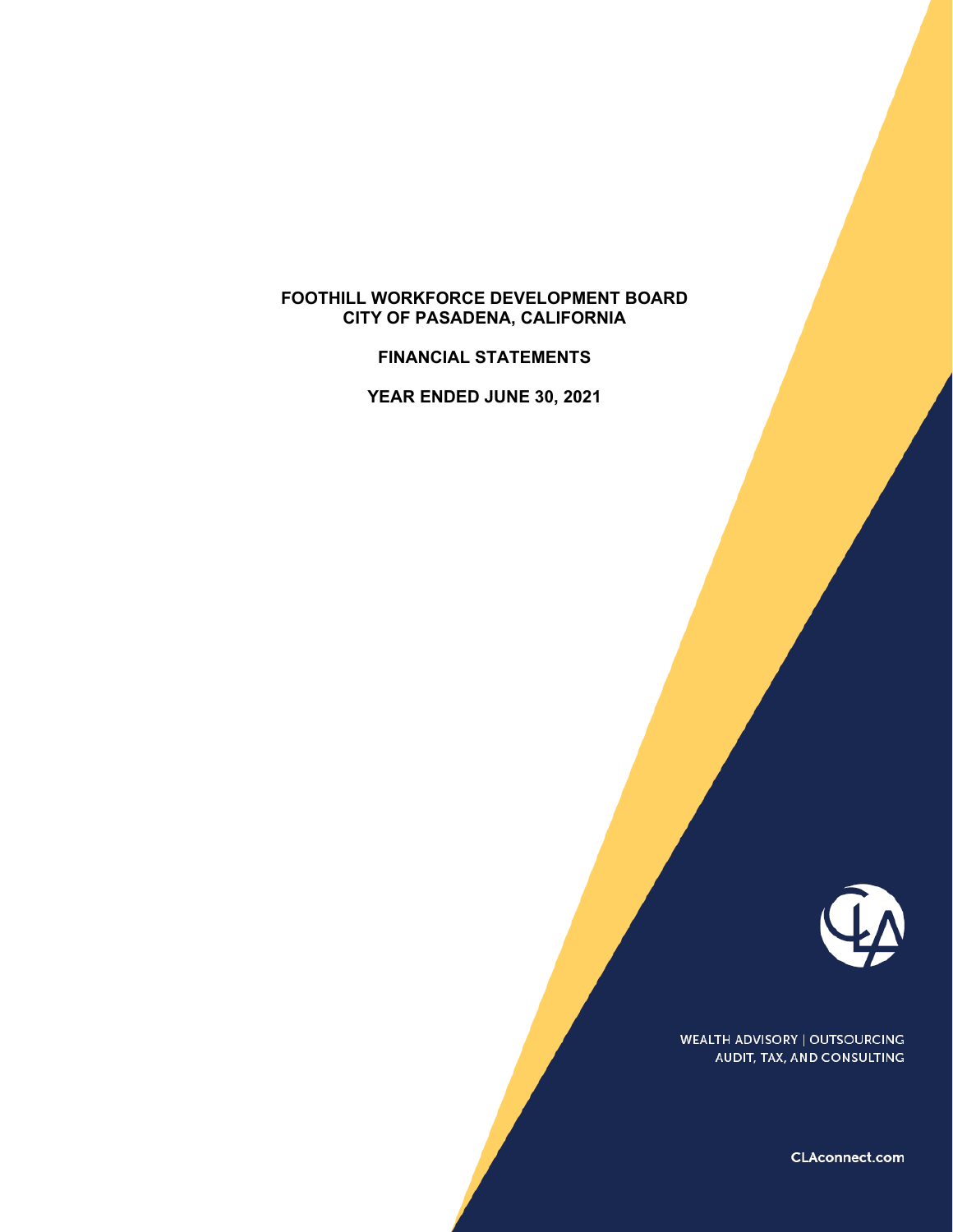### **FOOTHILL WORKFORCE DEVELOPMENT BOARD CITY OF PASADENA, CALIFORNIA TABLE OF CONTENTS YEAR ENDED JUNE 30, 2021**

| <b>INDEPENDENT AUDITORS' REPORT</b>                                                                                                                                                                                                                     | 1              |
|---------------------------------------------------------------------------------------------------------------------------------------------------------------------------------------------------------------------------------------------------------|----------------|
| <b>FINANCIAL STATEMENTS</b>                                                                                                                                                                                                                             |                |
| <b>GOVERNMENT-WIDE FINANCIAL STATEMENTS</b>                                                                                                                                                                                                             |                |
| <b>STATEMENT OF NET POSITION</b>                                                                                                                                                                                                                        | $\mathbf{3}$   |
| <b>STATEMENT OF ACTIVITIES</b>                                                                                                                                                                                                                          | 4              |
| <b>FUND FINANCIAL STATEMENTS</b>                                                                                                                                                                                                                        | 5              |
| <b>BALANCE SHEET</b>                                                                                                                                                                                                                                    | 5              |
| <b>RECONCILIATION OF THE GENERAL FUND BALANCE SHEET TO THE</b><br><b>STATEMENT OF NET POSITION</b>                                                                                                                                                      | 6              |
| STATEMENT OF REVENUES, EXPENDITURES, AND CHANGES IN<br><b>FUND BALANCES</b>                                                                                                                                                                             | $\overline{7}$ |
| RECONCILIATION OF THE STATEMENT OF REVENUES,<br><b>EXPENDITURES, AND CHANGES IN FUND BALANCESTO THE</b><br><b>STATEMENT OF ACTIVITIES</b>                                                                                                               | 8              |
| <b>NOTES TO FINANCIAL STATEMENTS</b>                                                                                                                                                                                                                    | 9              |
| <b>REQUIRED SUPPLEMENTARY INFORMATION</b>                                                                                                                                                                                                               |                |
| <b>BUDGETARY COMPARISON SCHEDULE</b>                                                                                                                                                                                                                    | 13             |
| NOTE TO REQUIRED SUPPLEMENTARY INFORMATION                                                                                                                                                                                                              | 14             |
| <b>INDEPENDENT AUDITORS' REPORT ON INTERNAL CONTROL OVER</b><br><b>FINANCIAL REPORTING AND ON COMPLIANCE AND OTHER MATTERS</b><br><b>BASED ON AN AUDIT OF FINANCIAL STATEMENTS PERFORMED IN</b><br><b>ACCORDANCE WITH GOVERNMENT AUDITING STANDARDS</b> | 15             |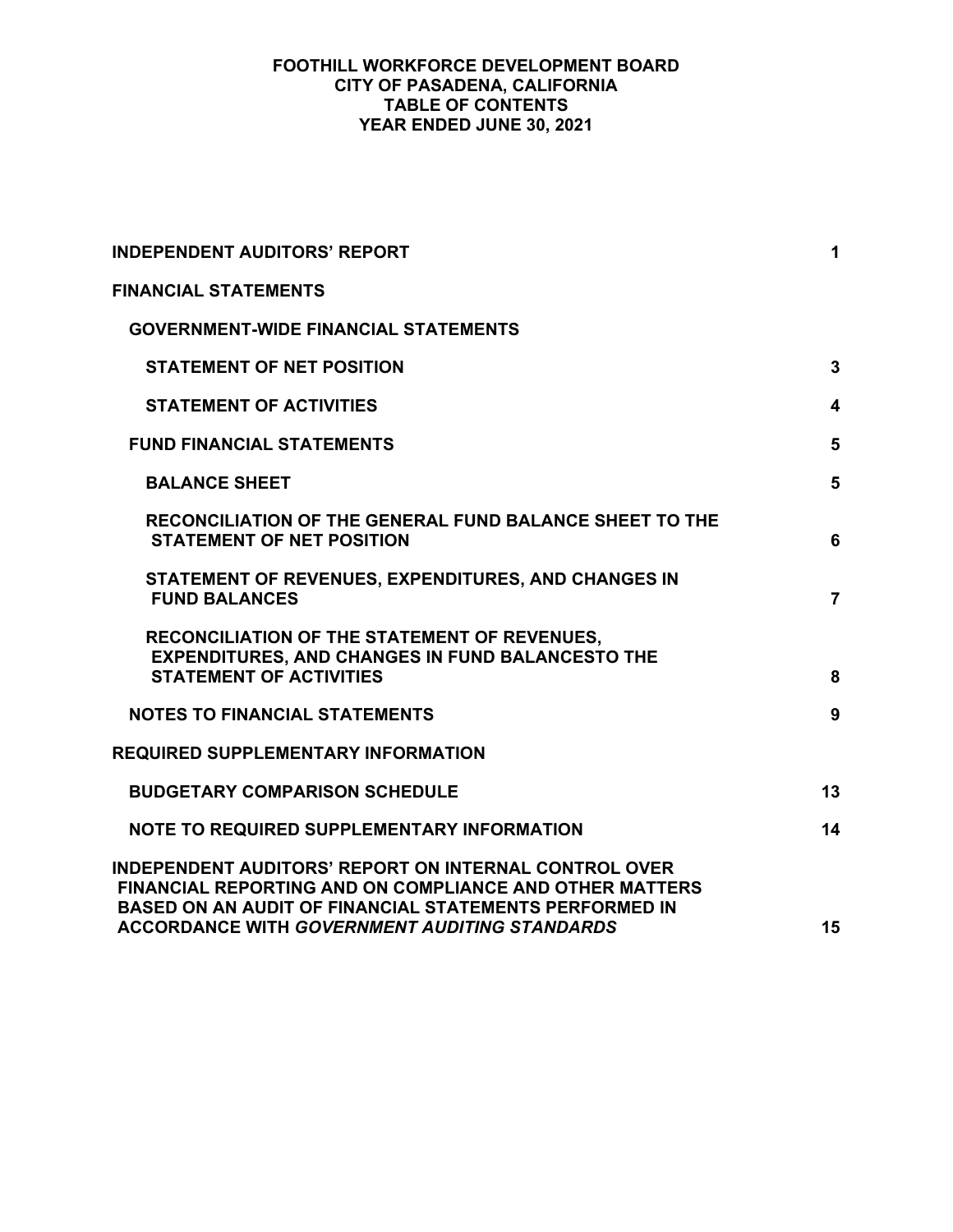

**CliftonLarsonAllen LLP CLAconnect.com**

# **INDEPENDENT AUDITORS' REPORT**

Board of Directors Foothill Workforce Development Board Pasadena, California

# **Report on the Financial Statements**

We have audited the accompanying financial statements of the governmental activities and the general fund of the Foothill Workforce Development Board (the Board), as of and for the year ended June 30, 2021, and the related notes to the financial statements, which collectively comprise the Board's basic financial statements, as listed in the table of contents.

# *Management's Responsibility for the Financial Statements*

Management is responsible for the preparation and fair presentation of these financial statements in accordance with accounting principles generally accepted in the United States of America; this includes the design, implementation, and maintenance of internal control relevant to the preparation and fair presentation of financial statements that are free from material misstatement, whether due to fraud or error.

# *Auditors' Responsibility*

Our responsibility is to express opinions on these financial statements based on our audit. We conducted our audit in accordance with auditing standards generally accepted in the United States of America and the standards applicable to financial audits contained in *Government Auditing Standards*, issued by the Comptroller General of the United States. Those standards require that we plan and perform the audit to obtain reasonable assurance about whether the financial statements are free from material misstatement.

An audit involves performing procedures to obtain audit evidence about the amounts and disclosures in the financial statements. The procedures selected depend on the auditors' judgment, including the assessment of the risks of material misstatement of the financial statements, whether due to fraud or error. In making those risk assessments, the auditor considers internal control relevant to the Board's preparation and fair presentation of the financial statements in order to design audit procedures that are appropriate in the circumstances, but not for the purpose of expressing an opinion on the effectiveness of the Board's internal control. Accordingly, we express no such opinion. An audit also includes evaluating the appropriateness of accounting policies used and the reasonableness of significant accounting estimates made by management, as well as evaluating the overall presentation of the financial statements.

We believe that the audit evidence we have obtained is sufficient and appropriate to provide a basis for our audit opinions.



CLA is an independent member of Nexia International, a leading, global network of independent accounting and consulting firms. See nexia.com/member-firm-disclaimer for details.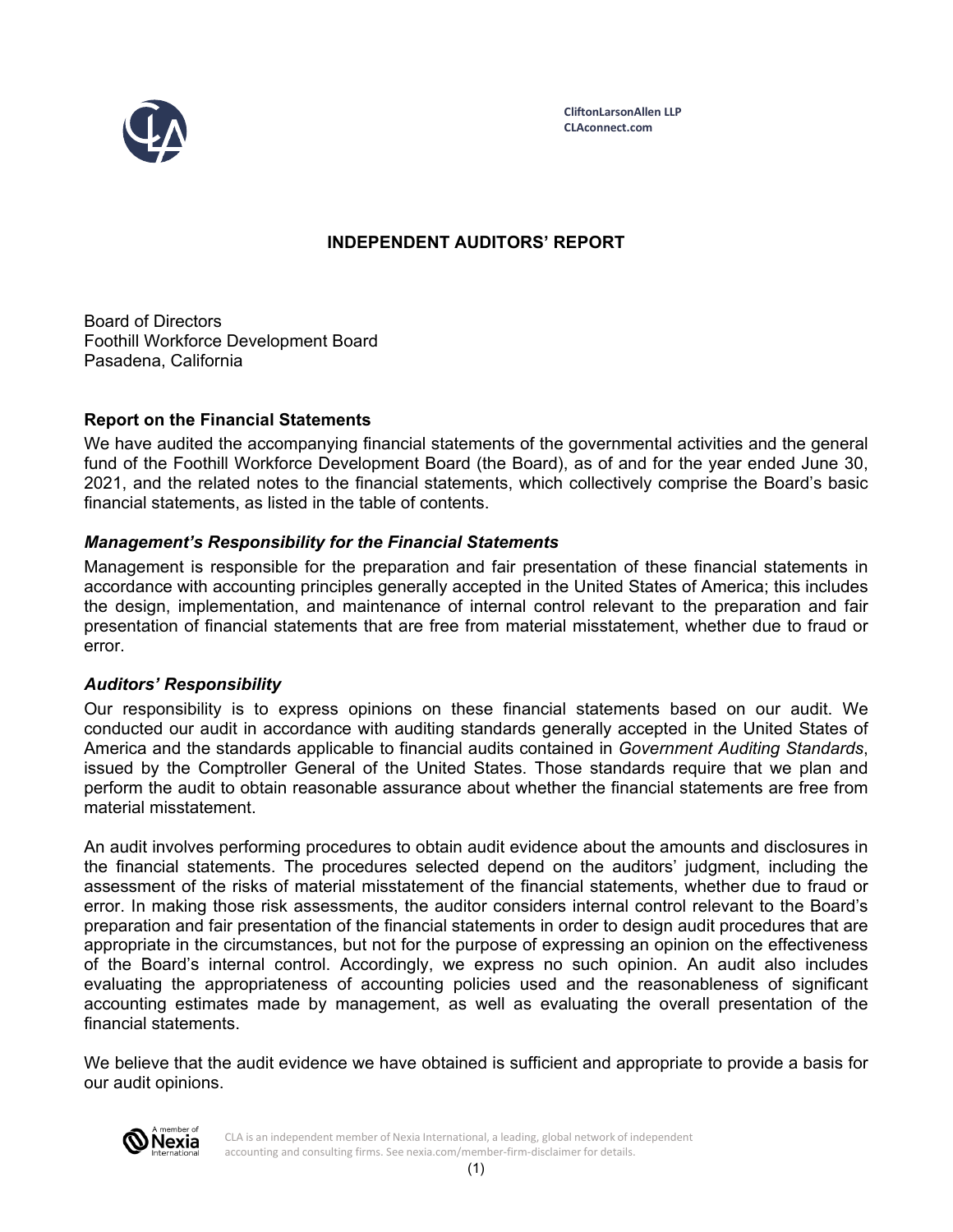# *Opinions*

In our opinion, the financial statements referred to above present fairly, in all material respects, the respective financial position of the governmental activities, and General Fund of the Foothill Workforce Development Board, as of June 30, 2021, and the respective changes in financial position for the year then ended in accordance with accounting principles generally accepted in the United States of America.

# *Other Matters*

# *Required Supplementary Information*

Accounting principles generally accepted in the United States of America require that the budgetary comparison information be presented to supplement the basic financial statements. Such information, although not a part of the basic financial statements, is required by the Governmental Accounting Standards Board, who considers it to be an essential part of financial reporting for placing the basic financial statements in an appropriate operational, economic, or historical context. We have applied certain limited procedures to the required supplementary information in accordance with auditing standards generally accepted in the United States of America, which consisted of inquiries of management about the methods of preparing the information and comparing the information for consistency with management's responses to our inquiries, the basic financial statements, and other knowledge we obtained during our audit of the basic financial statements. We do not express an opinion or provide any assurance on the information because the limited procedures do not provide us with sufficient evidence to express an opinion or provide any assurance.

Management has omitted the management's discussion and analysis that accounting principles generally accepted in the United States of America require to be presented to supplement the financial statements. Such missing information, although not a part of the financial statements, is required by the Governmental Accounting Standards Board, who considers it to be an essential part of financial reporting for placing the financial statements in an appropriate operational, economic, or historical context. Our opinion on the financial statements is not affected by this missing information.

# **Other Reporting Required by** *Government Auditing Standards*

In accordance with *Government Auditing Standards*, we have also issued our report dated January 19, 2022, on our consideration of the Board's internal control over financial reporting and on our tests of its compliance with certain provisions of laws, regulations, contracts, and grant agreements and other matters. The purpose of that report is solely to describe the scope of our testing of internal control over financial reporting and compliance and the results of that testing, and not to provide an opinion on the effectiveness of the Board's internal control over financial reporting or on compliance. That report is an integral part of an audit performed in accordance with *Government Auditing Standards* in considering the Board's internal control over financial reporting and compliance.

Viifton Larson Allen LLP

**CliftonLarsonAllen LLP** 

Irvine, California January 19, 2022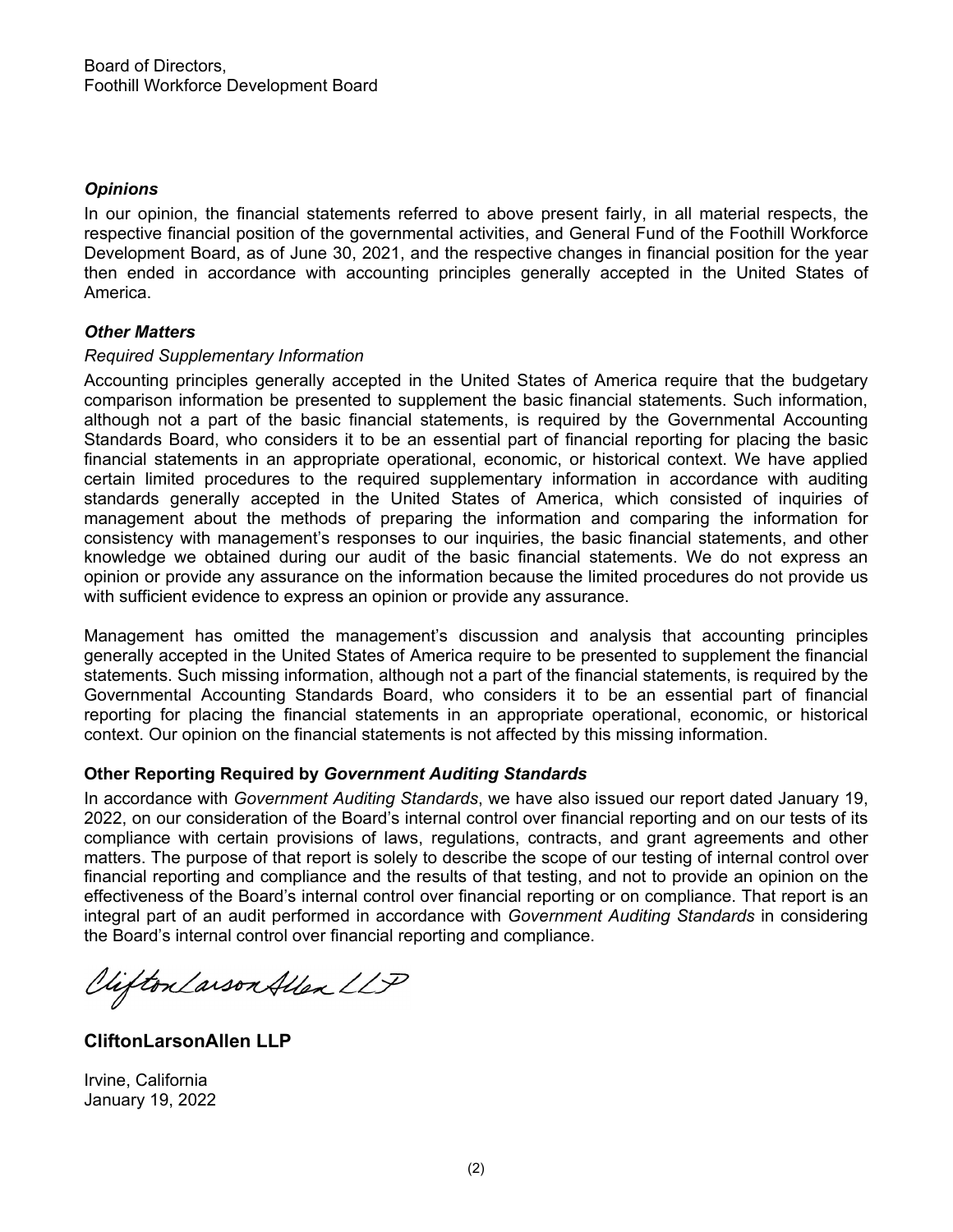# **FOOTHILL WORKFORCE DEVELOPMENT BOARD CITY OF PASADENA, CALIFORNIA STATEMENT OF NET POSITION JUNE 30, 2021**

|                                  |    | Governmental<br>Activities |  |
|----------------------------------|----|----------------------------|--|
| <b>CURRENT ASSETS</b>            |    |                            |  |
| Accounts Receivable              | \$ | 469,215                    |  |
| <b>Other Assets</b>              |    | 173                        |  |
| <b>Total Current Assets</b>      |    | 469,388                    |  |
| <b>CURRENT LIABILITIES</b>       |    |                            |  |
| <b>Accounts Payable</b>          |    | 61,169                     |  |
| Due to Other Governments         |    | 282,923                    |  |
| <b>Total Current Liabilities</b> |    | 344,092                    |  |
| <b>NET POSITION</b>              |    |                            |  |
| Restricted                       | ድ  | 125,296                    |  |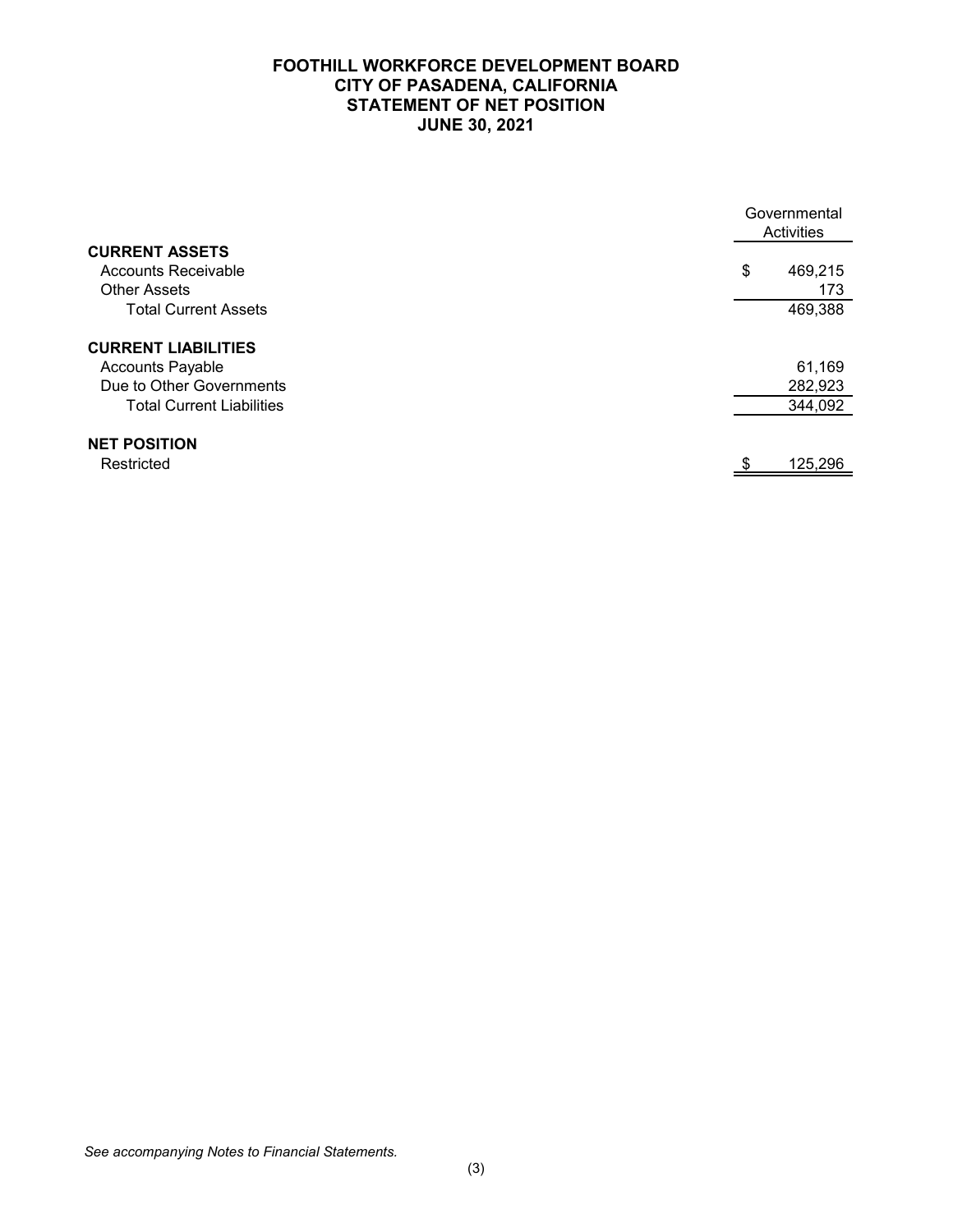## **FOOTHILL WORKFORCE DEVELOPMENT BOARD CITY OF PASADENA, CALIFORNIA STATEMENT OF ACTIVITIES YEAR ENDED JUNE 30, 2021**

|                                                          | Program<br>Revenues               |                                            |                            | Net (Expenses)<br>Revenue and<br>Changes in<br><b>Net Position</b> |  |  |
|----------------------------------------------------------|-----------------------------------|--------------------------------------------|----------------------------|--------------------------------------------------------------------|--|--|
| <b>FUNCTIONS/PROGRAMS</b>                                | <b>Expenses</b>                   | Operating<br>Contributions<br>and Grants   | Governmental<br>Activities |                                                                    |  |  |
| <b>Governmental Activities:</b><br>Workforce Development | 3,675,439<br>- \$                 | 3,921,419<br>\$                            | \$                         | 245,980                                                            |  |  |
|                                                          |                                   | <b>CHANGE IN NET POSITION</b>              |                            |                                                                    |  |  |
|                                                          |                                   | Net Position (Deficit) - Beginning of Year |                            |                                                                    |  |  |
|                                                          | <b>NET POSITION - END OF YEAR</b> |                                            | \$                         | 125,296                                                            |  |  |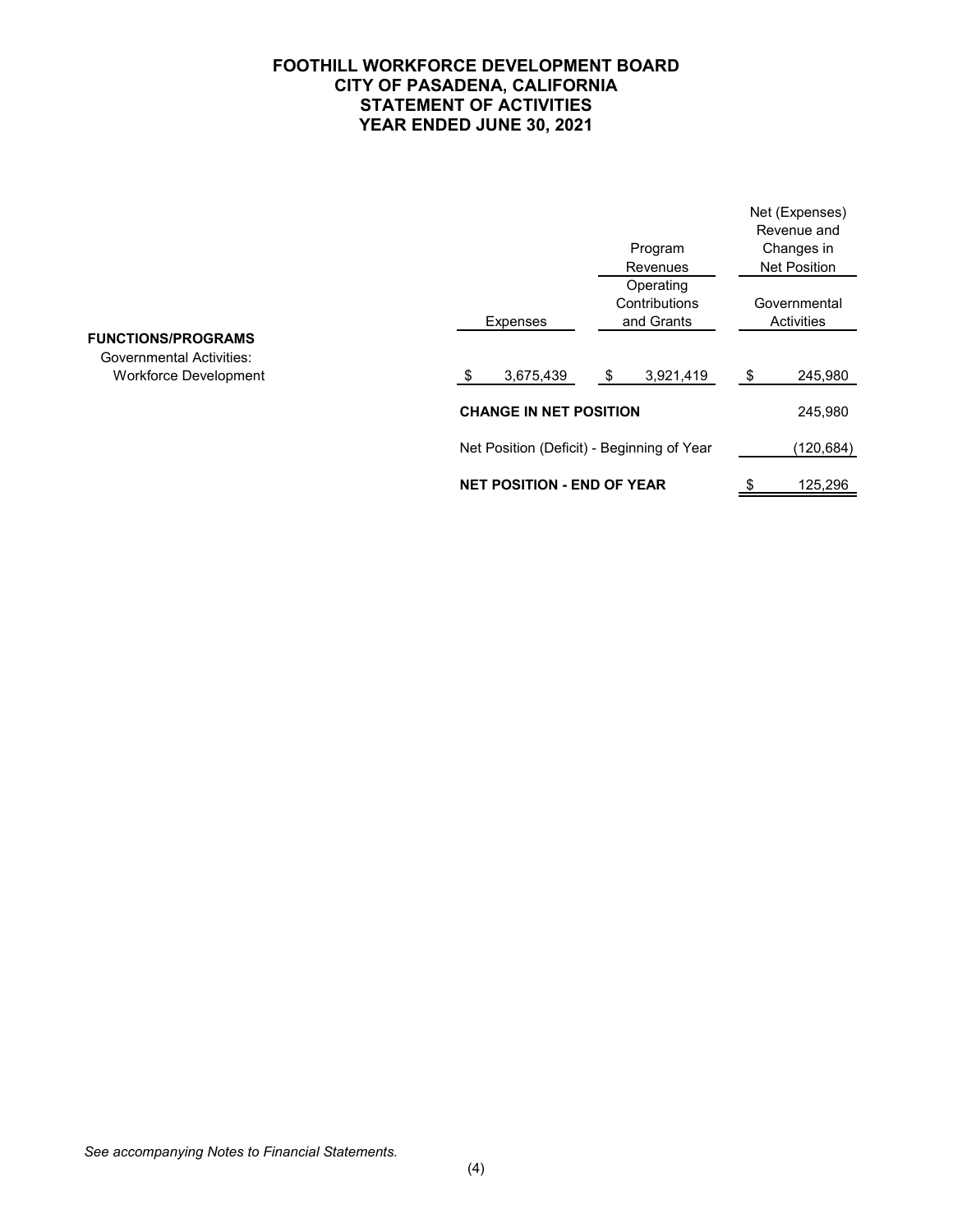## **FOOTHILL WORKFORCE DEVELOPMENT BOARD CITY OF PASADENA, CALIFORNIA BALANCE SHEET JUNE 30, 2021**

#### **ASSETS**

| <b>Accounts Receivable</b><br><b>Other Assets</b>            | \$ | 469,215<br>173 |
|--------------------------------------------------------------|----|----------------|
| <b>Total Assets</b>                                          | £. | 469,388        |
| LIABILITIES, DEFERRED INFLOWS OF RESOURCES, AND FUND BALANCE |    |                |
| <b>LIABILITIES</b>                                           |    |                |
| <b>Accounts Payable</b>                                      | \$ | 61,169         |
| Due to Other Governments                                     |    | 282,923        |
| <b>Total Liabilities</b>                                     |    | 344,092        |
| <b>DEFERRED INFLOWS OF RESOURCES</b>                         |    |                |
| Unavailable Revenues                                         |    | 1,991          |
| <b>Total Deferred Inflows of Resources</b>                   |    | 1,991          |
| <b>FUND BALANCE</b>                                          |    |                |
| <b>Restricted for WIOA</b>                                   |    | 123,305        |
| <b>Total Fund Balance</b>                                    |    | 123,305        |
| Total Liabilities, Deferred Inflows of Resources,            |    |                |
| and Fund Balance                                             |    | 469,388        |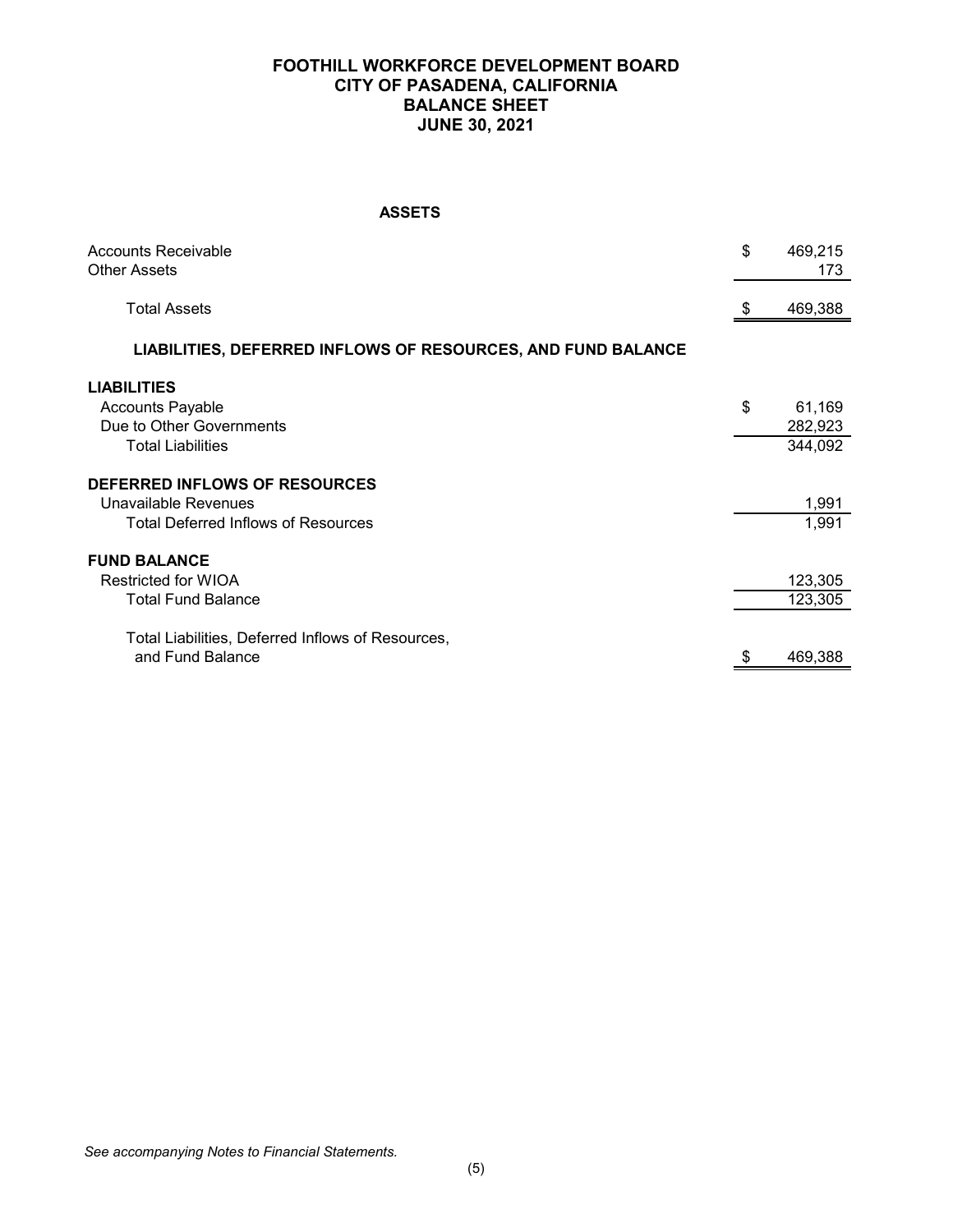# **FOOTHILL WORKFORCE DEVELOPMENT BOARD CITY OF PASADENA, CALIFORNIA RECONCILIATION OF THE GENERAL FUND BALANCE SHEET TO THE STATEMENT OF NET POSITION JUNE 30, 2021**

| <b>Fund Balance of Governmental Funds</b>                                                                                 | \$<br>123.305 |
|---------------------------------------------------------------------------------------------------------------------------|---------------|
| Amounts reported for governmental activities in the statement of net position are<br>different because:                   |               |
| Revenues are reported as unavailable revenues in the governmental funds and<br>recognized in the statement of activities. | 1,991         |
| Net Position of Governmental Activities                                                                                   | 125,296       |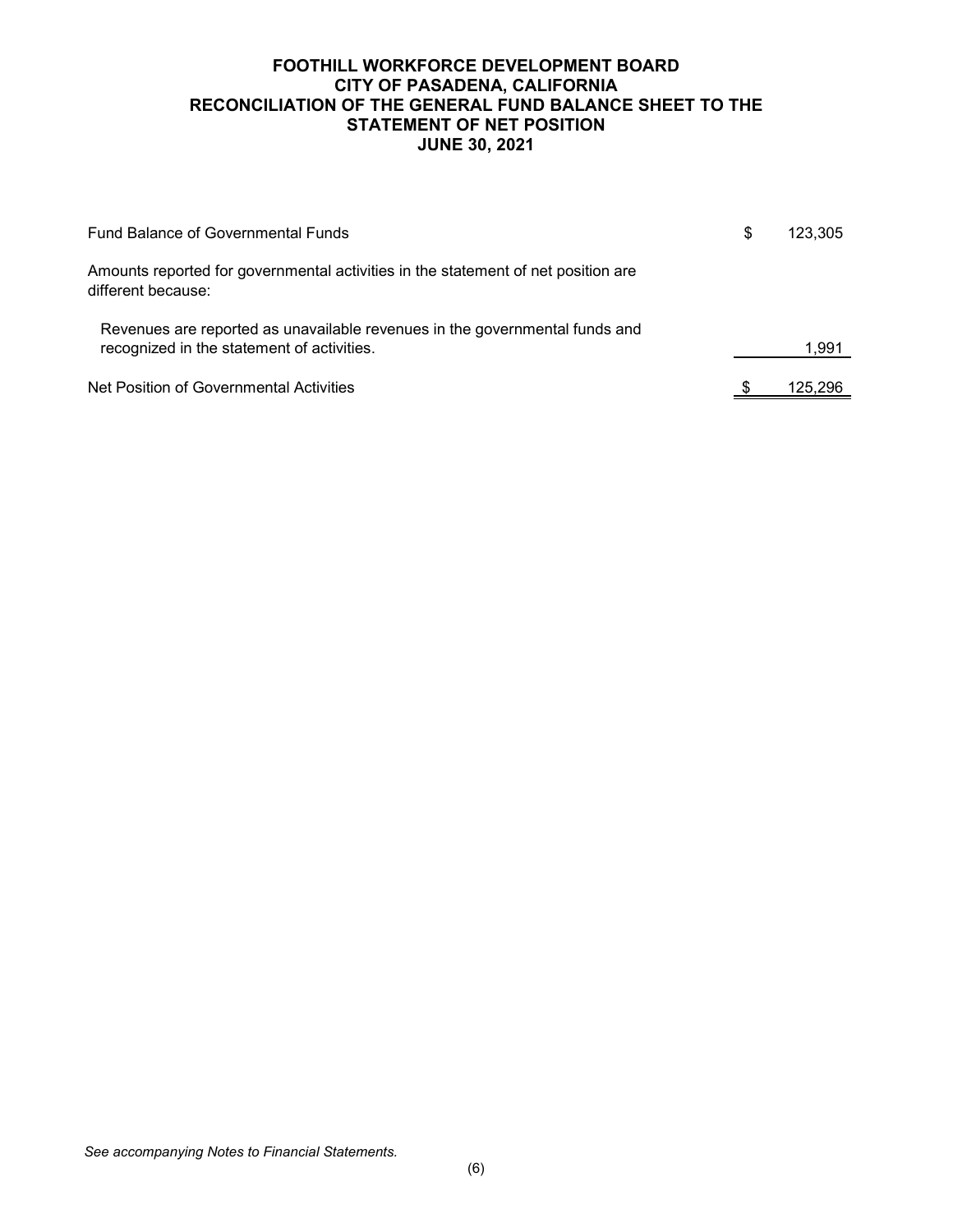# **FOOTHILL WORKFORCE DEVELOPMENT BOARD CITY OF PASADENA, CALIFORNIA STATEMENT OF REVENUES, EXPENDITURES, AND CHANGES IN FUND BALANCES YEAR ENDED JUNE 30, 2021**

| <b>REVENUES</b>                            |     |           |
|--------------------------------------------|-----|-----------|
| Intergovernmental                          | -\$ | 4,548,237 |
| <b>Total Revenues</b>                      |     | 4,548,237 |
| <b>EXPENDITURES</b>                        |     |           |
| <b>Workforce Development</b>               |     | 3,675,439 |
| <b>Total Expenditures</b>                  |     | 3,675,439 |
| <b>NET CHANGE IN FUND BALANCE</b>          |     | 872,798   |
| Fund Balance (Deficit) - Beginning of Year |     | (749,493) |
| <b>FUND BALANCE - END OF YEAR</b>          | \$  | 123.305   |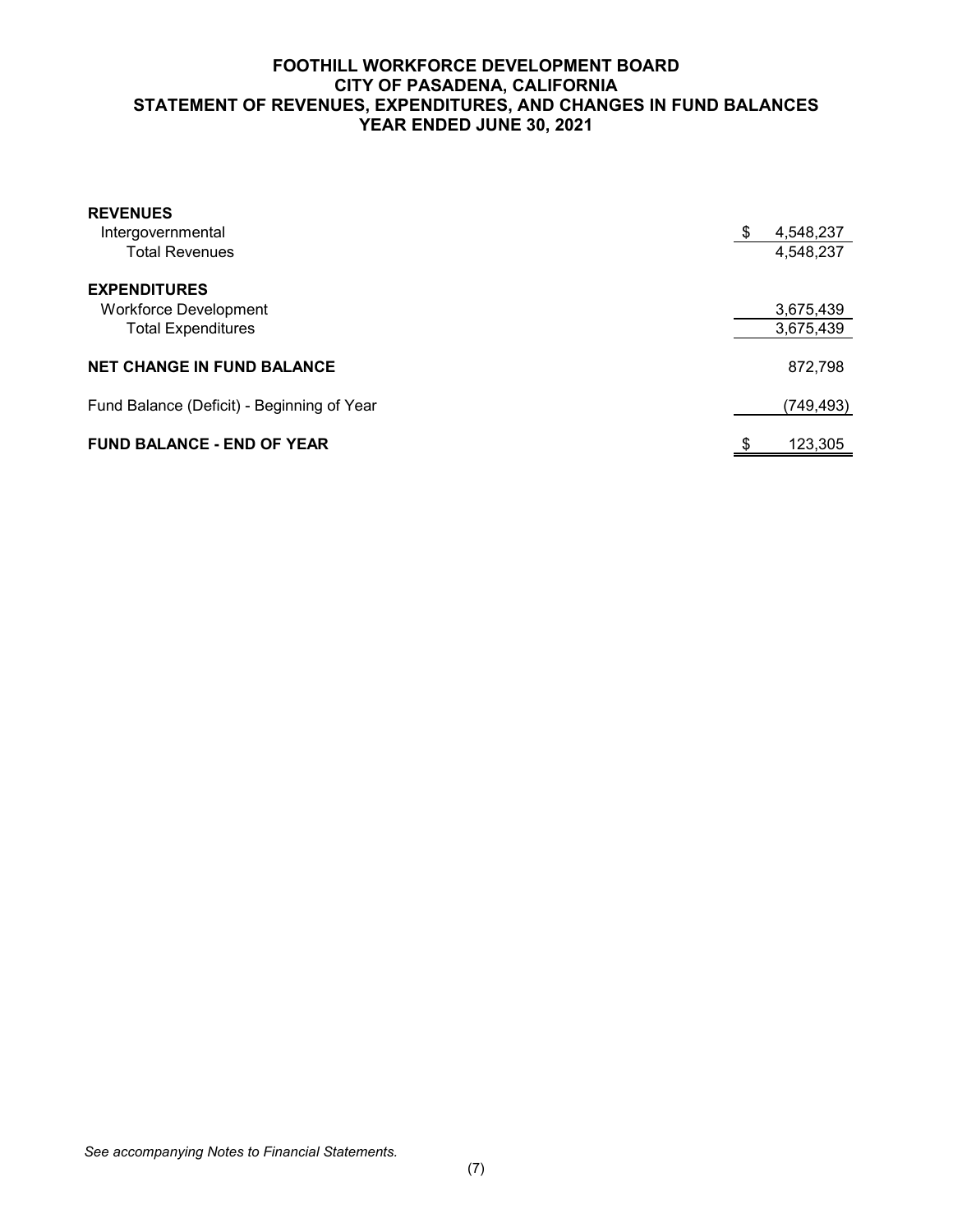#### **FOOTHILL WORKFORCE DEVELOPMENT BOARD CITY OF PASADENA, CALIFORNIA RECONCILIATION OF THE STATEMENT OF REVENUES, EXPENDITURES, AND CHANGES IN FUND BALANCES TO THE STATEMENT OF ACTIVITIES YEAR ENDED JUNE 30, 2021**

| Net Change in Fund Balance - Total Governmental Funds                                                                                                                              | \$<br>872.798 |
|------------------------------------------------------------------------------------------------------------------------------------------------------------------------------------|---------------|
| Amounts reported for governmental activities in the statement of activities are<br>different because:                                                                              |               |
| Revenues are reported as unavailable revenues in the governmental funds and<br>recognized in the statement of activities. The change in unavailable revenue<br>during the year is: | (626, 818)    |
| Change in Net Position of Governmental Activities                                                                                                                                  | 245,980       |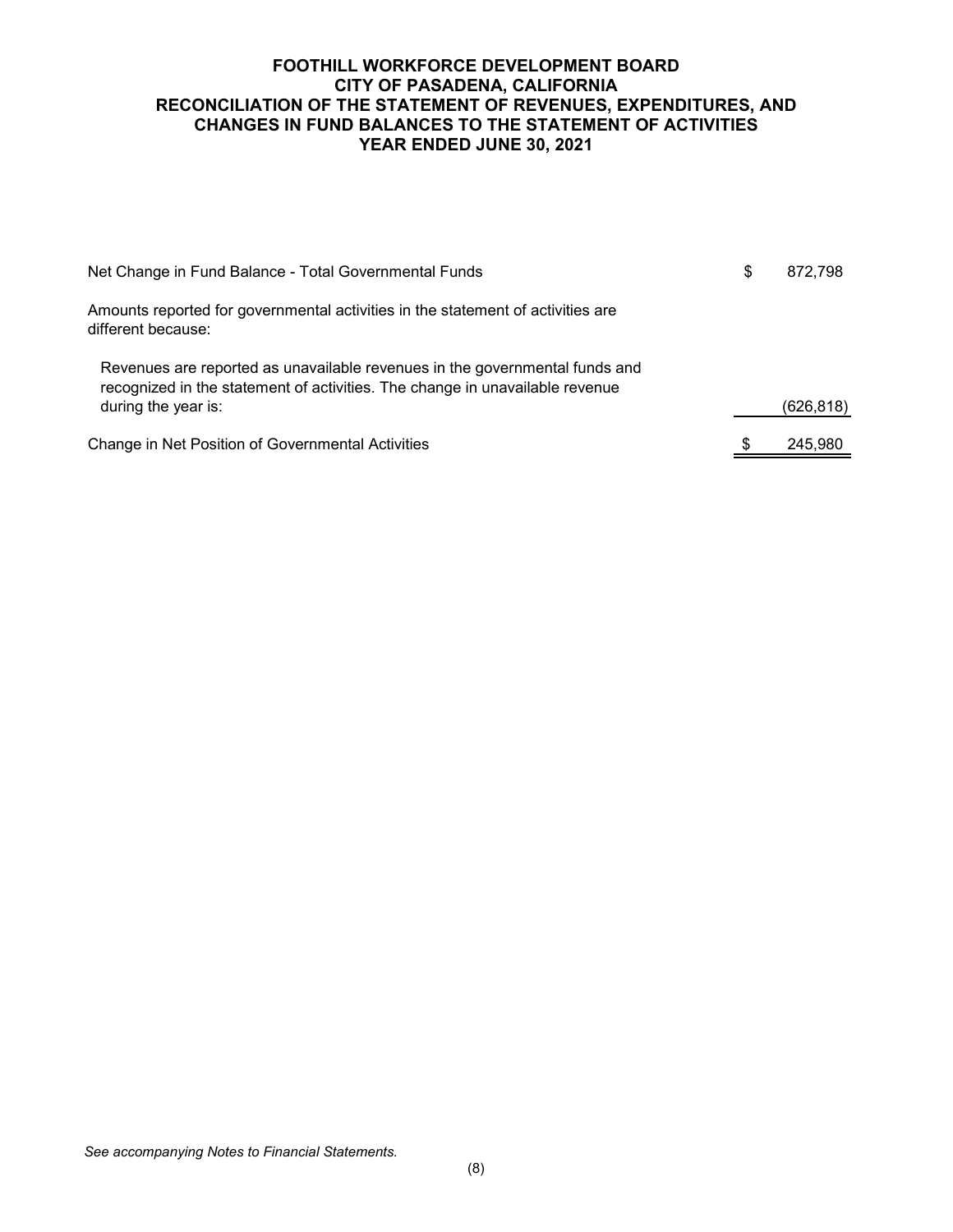# **NOTE 1 ORGANIZATION AND SUMMARY OF SIGNIFICANT ACCOUNTING POLICIES**

Developed 36 years ago, the Foothill Workforce Development Board (the Board) was approved by the City Council of the City of Pasadena as a Joint Powers Agreement (JPA) among the cities of Arcadia, Duarte, Monrovia, Sierra Madre, South Pasadena, and Pasadena. The JPA created the Foothill Employment and Training Consortium (FETC) which the City of Pasadena is the fiscal agent and has the authority to receive and administer workforce development funds. FETC formed the Foothill Workforce Development Board (Board) to take the lead in developing the implementation plan for workforce development services for job seekers and businesses. The mission is to support economic growth in the San Gabriel Valley by investing in skill development and job training to ensure that businesses have qualified workforce talent and job seekers have career opportunities. The Board's Americas Job Center of California is located at 1207 East Green Street in Pasadena and is funded through the Workforce Innovation and Opportunity Act (WIOA).

# **Basis of Presentation**

The Board's financial statements are prepared in conformity with accounting principles generally accepted in the United States of America. The Government Accounting Standards Board is the acknowledged standard setting body for establishing accounting and financial reporting standards followed by governmental entities in the United States of America.

These standards require that the financial statements described below be presented.

#### Government-Wide Financial Statements

Government-wide financial statements display information about the reporting government as a whole.

Government-wide financial statements are presented using the economic resources measurement focus and the accrual basis of accounting. Under the economic resources measurement focus, all economic resources and obligations of the reporting government (both current and long-term) are reported in the government-wide financial statements. Basis of accounting refers to when revenues and expenditures are recognized in the accounts and reported in the financial statements. Under the accrual basis of accounting, revenues, expenses, gains, losses, assets, and liabilities are recognized when earned or when a liability is incurred.

When both restricted and unrestricted resources are combined in a fund, expenses are considered to be paid first from restricted resources, and then from unrestricted resources.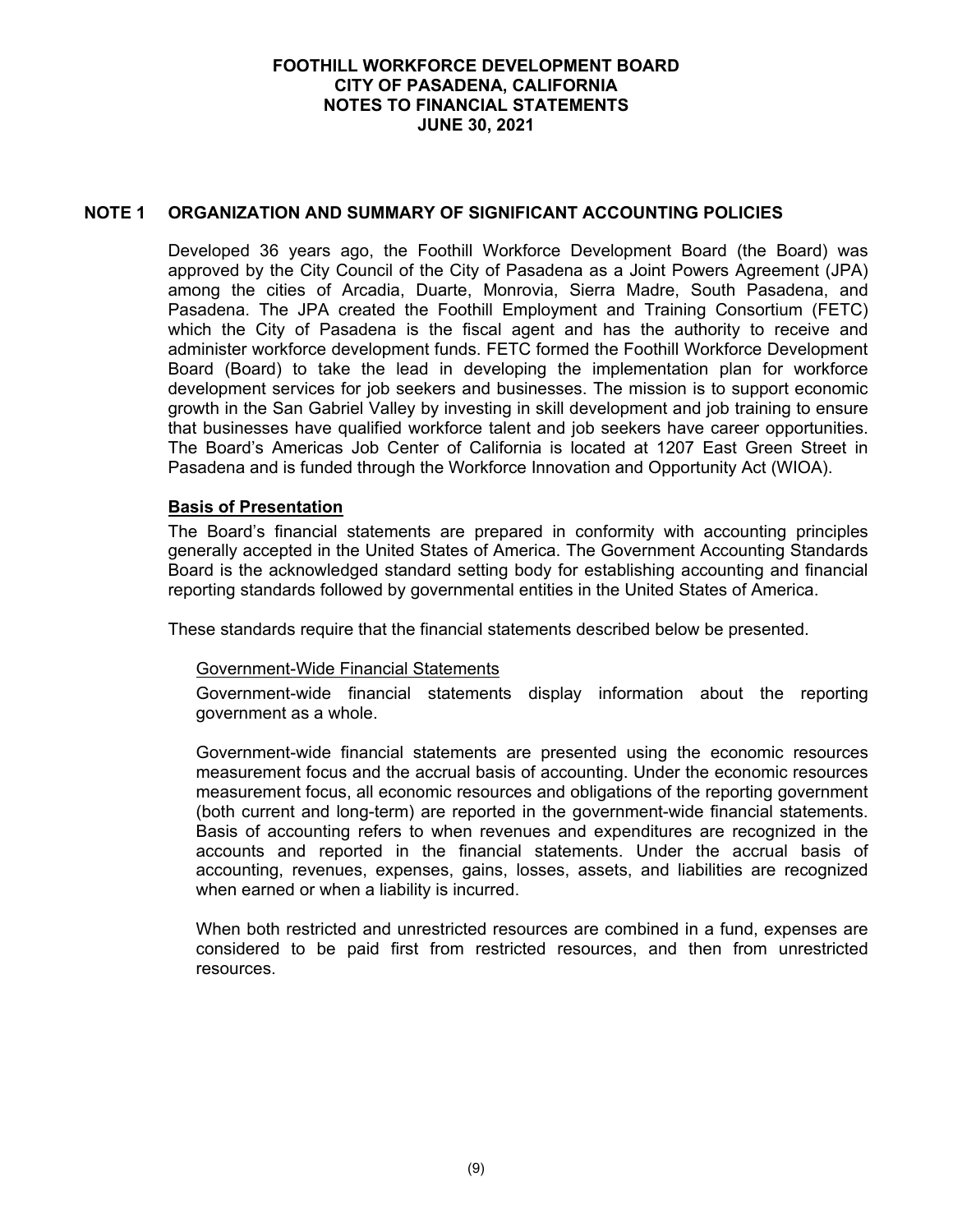# **NOTE 1 ORGANIZATION AND SUMMARY OF SIGNIFICANT ACCOUNTING POLICIES (CONTINUED)**

## **Basis of Presentation**

### General Fund Financial Statements

The operations of the board are accounted for with a separate set of self-balancing accounts that comprise its assets, liabilities, fund equity, revenues and expenditures or expenses, as appropriate. Governmental resources are allocated to and accounted for in individual funds based upon the purposes for which they are to be spent and the means by which spending activities are controlled.

Fund financial statements are presented after the government-wide financial statements.

### Governmental Funds

In the fund financial statements, governmental funds are presented using the modified-accrual basis of accounting. Their revenues are recognized when they become measurable and available as net current assets. Measurable means that the amounts can be estimated, or otherwise determined. Available means that the amounts were collected during the reporting period or soon enough thereafter to be available to finance the expenditures accrued for the reporting period. The Board uses a sixty-day availability period. The Board considers intergovernmental revenues to be susceptible to accrual.

In the fund financial statements, governmental funds are presented using the current financial resources measurement focus. This means that only current assets and current liabilities are generally included on their balance sheets. The reported fund balance (net current assets) is considered to be a measure of "available spendable resources." Governmental fund operating statements present increases (revenues and other financing sources) and decreases (expenditures and other financing uses) in net current assets. Accordingly, they are said to present a summary of sources and uses of "available spendable resources" during a period.

Because of their spending measurement focus, expenditure recognition for governmental fund types excludes amounts represented by noncurrent liabilities. Since they do not affect net current assets, such long-term amounts are not recognized as governmental fund type expenditures or fund liabilities.

#### **Accounts Receivable**

In the government-wide statements, receivables consist of all revenues earned at year-end and not yet received. Receivables are recorded in the financial statements net of any allowance for doubtful accounts if applicable, and estimated refunds due. Federal and state grants are considered receivable and accrue as revenue when reimbursable costs are incurred.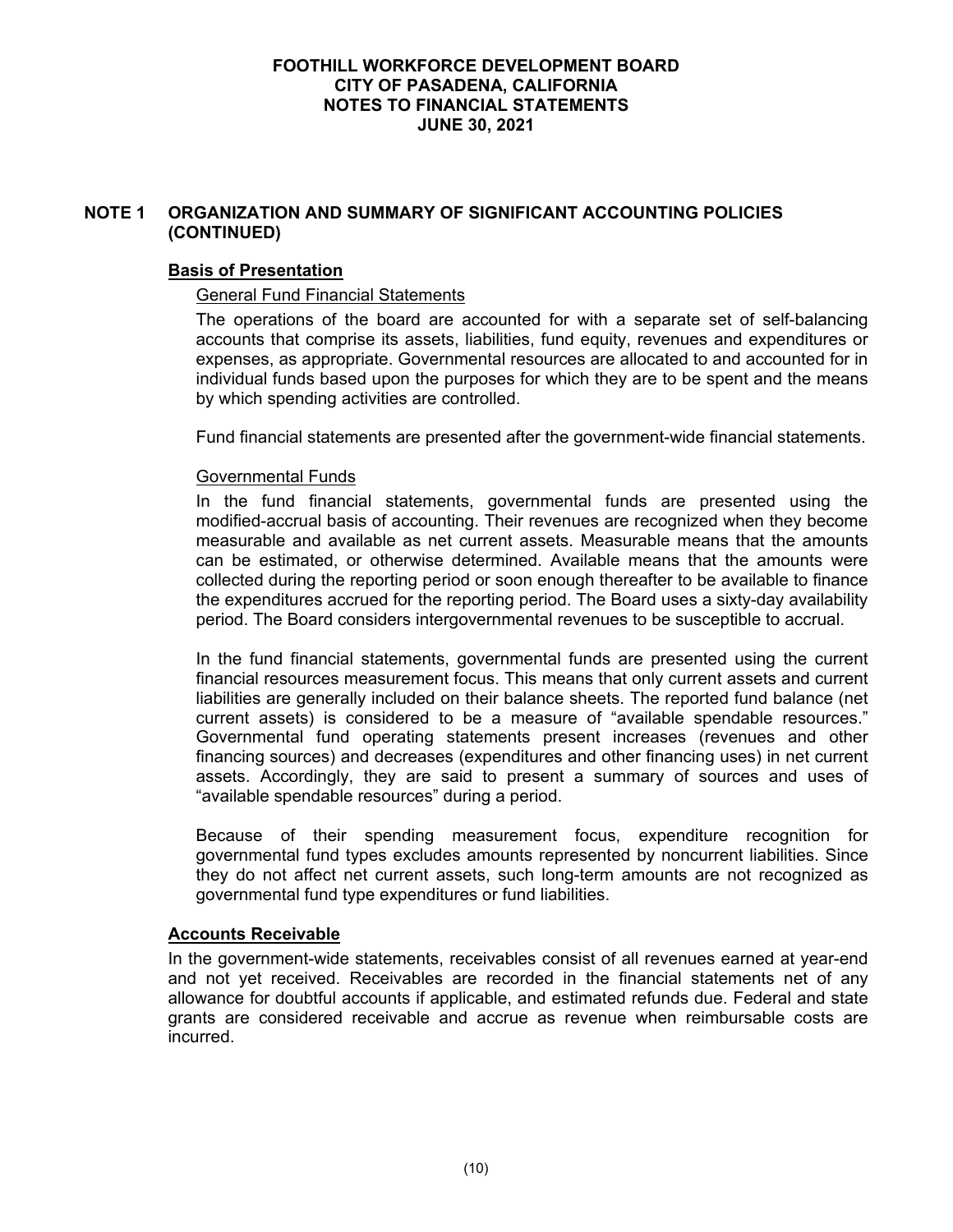# **NOTE 1 ORGANIZATION AND SUMMARY OF SIGNIFICANT ACCOUNTING POLICIES (CONTINUED)**

# **Equity Classifications**

Government-Wide Statements

Net position is the excess of all the Board's assets over all its liabilities, regardless of fund. Net position is divided into three categories under GASB Statement No. 34. The category used in the government-wide financial statements is as follows:

*Restricted Net Position* – Amounts that are subject to externally enforceable limitations by law, enabling legislation or limitations imposed by creditors or grantors.

### General Fund Statements

The governmental fund financial statements present fund balances based on classifications that comprise a hierarchy that is based primarily on the extent to which the Board is bound to honor constraints on the specific purposes for which amounts in the respective governmental funds can be spent. The classifications used in the governmental fund financial statements are as follows:

*Restricted –* Amounts that are subject to externally enforceable limitations by law, enabling legislation or limitations imposed by creditors or grantors.

# **NOTE 2 CASH AND INVESTMENTS**

# **Equity in the Cash and Investment Pool of the City of Pasadena**

The Board has no separate bank accounts or investments other than its equity in the cash and investment pool managed by the City. The Board has not adopted an investment policy separate from that of the City. The fair value of the Board's investment in this pool is reported in the accompanying financial statements at amounts based upon the Board's pro rata share of the fair value calculated by the City for the entire City portfolio. The balance available for withdrawal is based on the accounting records maintained by the City. As of June 30, 2021, the Board's equity in the City's cash and investment pool was a deficit of \$282,923 which has been classified as a liability, due to other governments in the accompanying financial statements.

### **Disclosures Relating to the Investment Policy, Interest Rate Risk, Credit Risk and Custodial Credit Risk**

Additional disclosures related to the investment policy, interest rate risk, credit risk and custodial credit risk are available in the City of Pasadena's Comprehensive Annual Financial Report.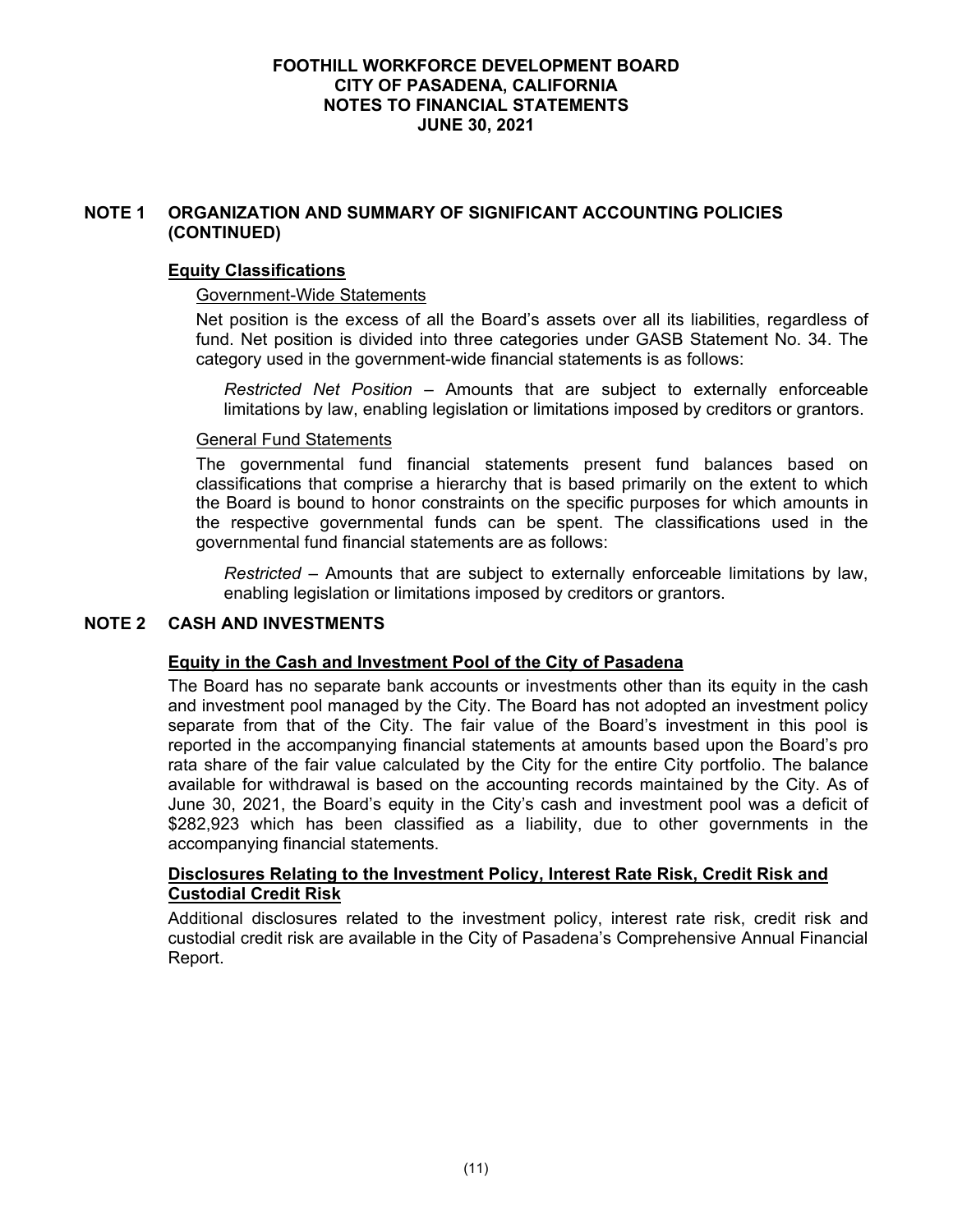# **NOTE 3 FUND BALANCE**

The accounting policies of the Board consider restricted fund balance to have been spent first when expenditures are incurred for purposes for which both the restricted and unrestricted fund balance is available. Similarly, when expenditures are incurred for purposes for which amounts in any of the unrestricted classifications of fund balance could be used, the Board considers committed amounts to be reduced first, followed by assigned and then unassigned amounts.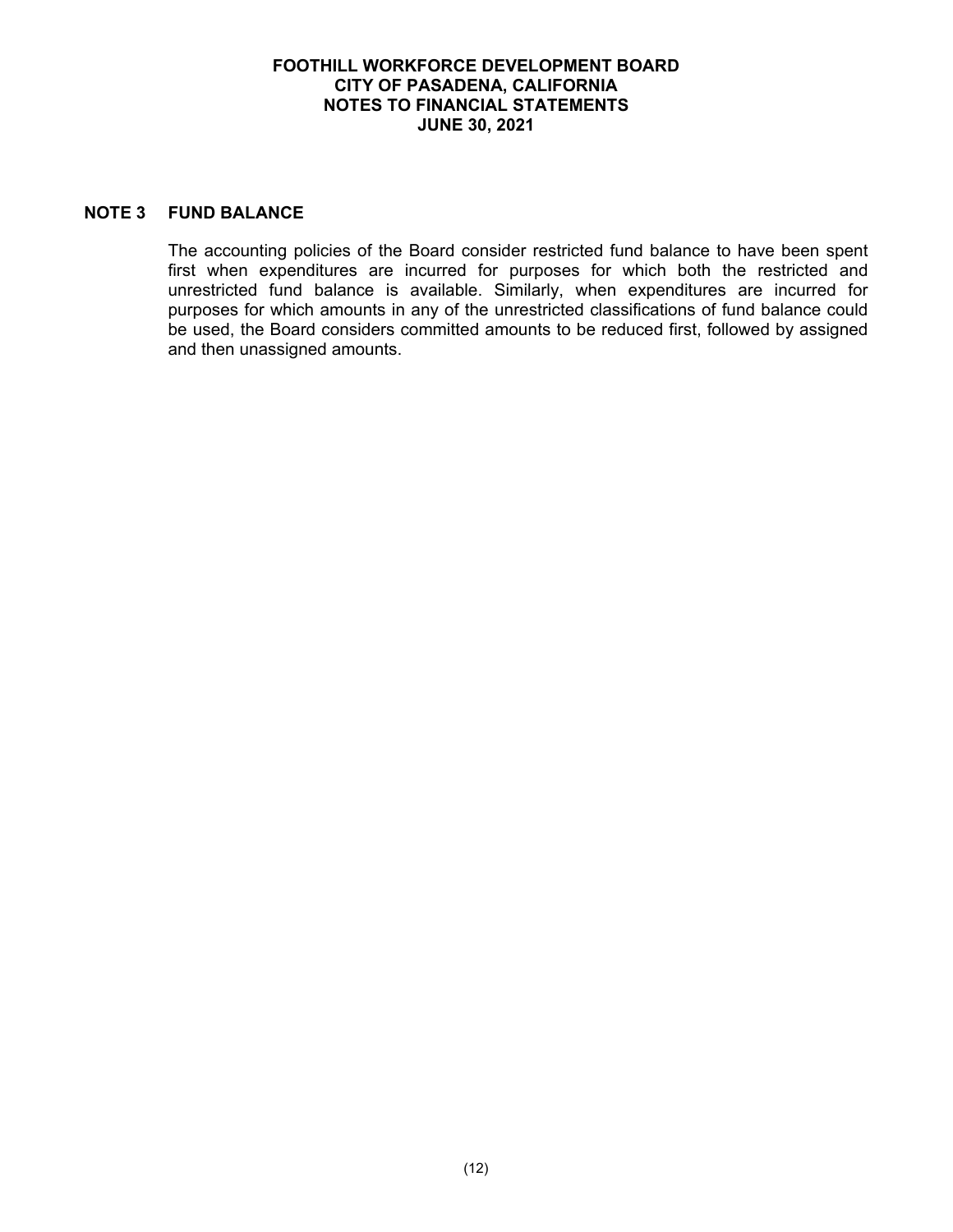### **FOOTHILL WORKFORCE DEVELOPMENT BOARD CITY OF PASADENA, CALIFORNIA BUDGETARY COMPARISON SCHEDULE YEAR ENDED JUNE 30, 2021**

|                                               |    | <b>Budget Amounts</b><br>Original<br>Final |    |             | Actual<br>Amounts |            | Variance with<br><b>Final Budget</b><br>Positive<br>(Negative) |             |
|-----------------------------------------------|----|--------------------------------------------|----|-------------|-------------------|------------|----------------------------------------------------------------|-------------|
| <b>BUDGETARY FUND BALANCE - JULY 1, 2020</b>  | \$ | (749, 493)                                 | \$ | (749, 493)  | S                 | (749, 493) | \$                                                             |             |
| Resources (Inflows):                          |    |                                            |    |             |                   |            |                                                                |             |
| Intergovernmental                             |    | 3,747,308                                  |    | 7,380,363   |                   | 4,548,237  |                                                                | (2,832,126) |
| Other Revenue                                 |    | 10.000                                     |    | 10,000      |                   |            |                                                                | (10,000)    |
| <b>Total Resources</b>                        |    | 3.757.308                                  |    | 7,390,363   |                   | 4,548,237  |                                                                | (2,842,126) |
| Charges to Appropriations (Outflows):         |    |                                            |    |             |                   |            |                                                                |             |
| <b>Workforce Development</b>                  |    | 4,254,203                                  |    | 7,887,258   |                   | 3,675,439  |                                                                | 4,211,819   |
| <b>Total Charges to Appropriations</b>        |    | 4,254,203                                  |    | 7,887,258   |                   | 3,675,439  |                                                                | 4,211,819   |
| <b>BUDGETARY FUND BALANCE - JUNE 30, 2021</b> | S  | (1,246,388)                                | \$ | (1,246,388) |                   | 123,305    | \$                                                             | 1,369,693   |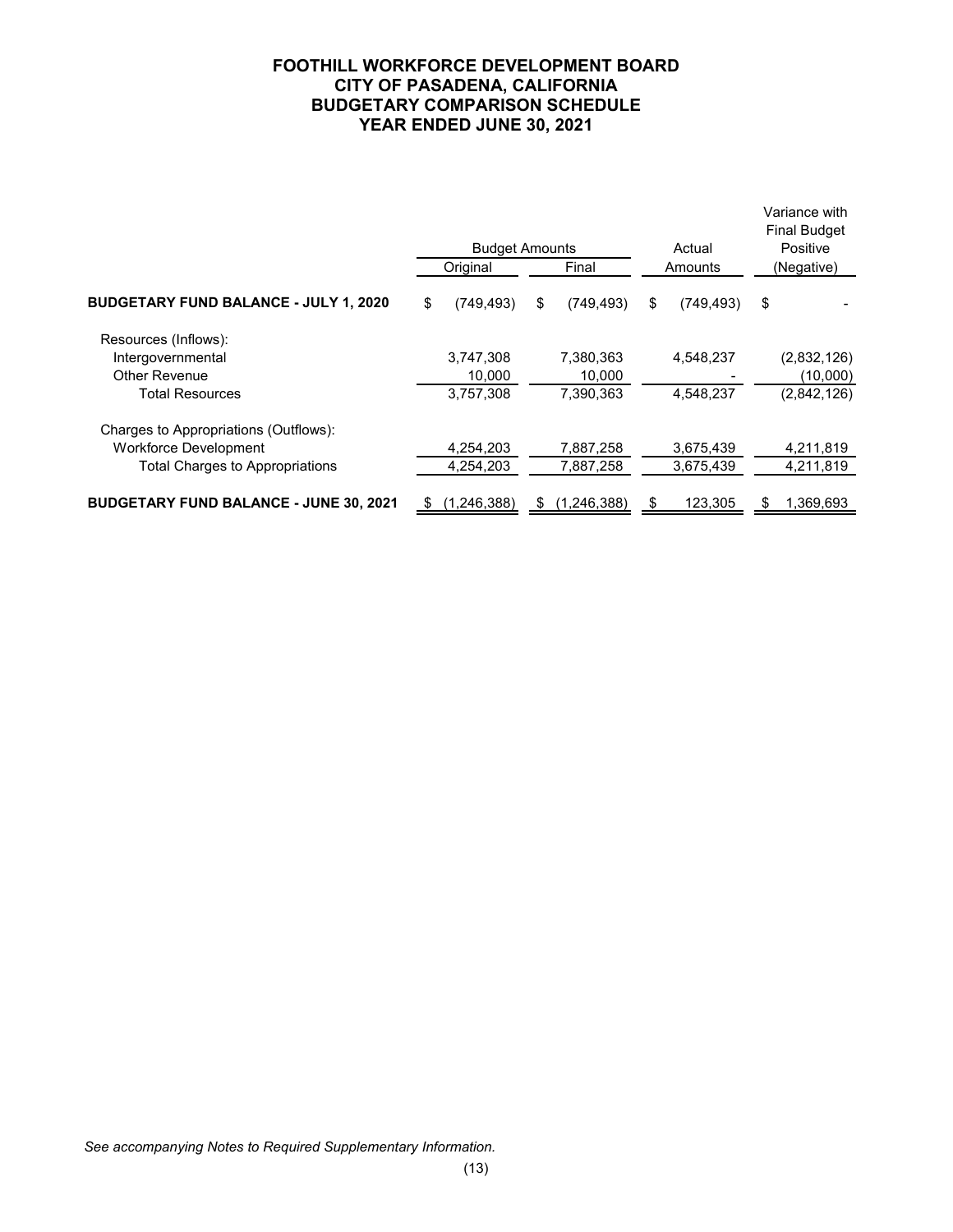### **FOOTHILL WORKFORCE DEVELOPMENT BOARD CITY OF PASADENA, CALIFORNIA NOTE TO REQUIRED SUPPLEMENTARY INFORMATION JUNE 30, 2021**

# **NOTE 1 BUDGET**

As required by the laws of the state of California, the Board prepares and legally adopts a final operating budget on or before July 1 of each fiscal year for the funds, which is prepared on the modified accrual basis of accounting. Expenditures may not legally exceed appropriations at the fund level, which is the legal level of control.

Supplemental appropriations may be made during the fiscal year. All budget amounts in the accompanying financial statements have been adjusted for legally authorized revisions of the annual budget during the year.

As of June 30, 2021, the Board did not incur expenditures exceeding appropriations.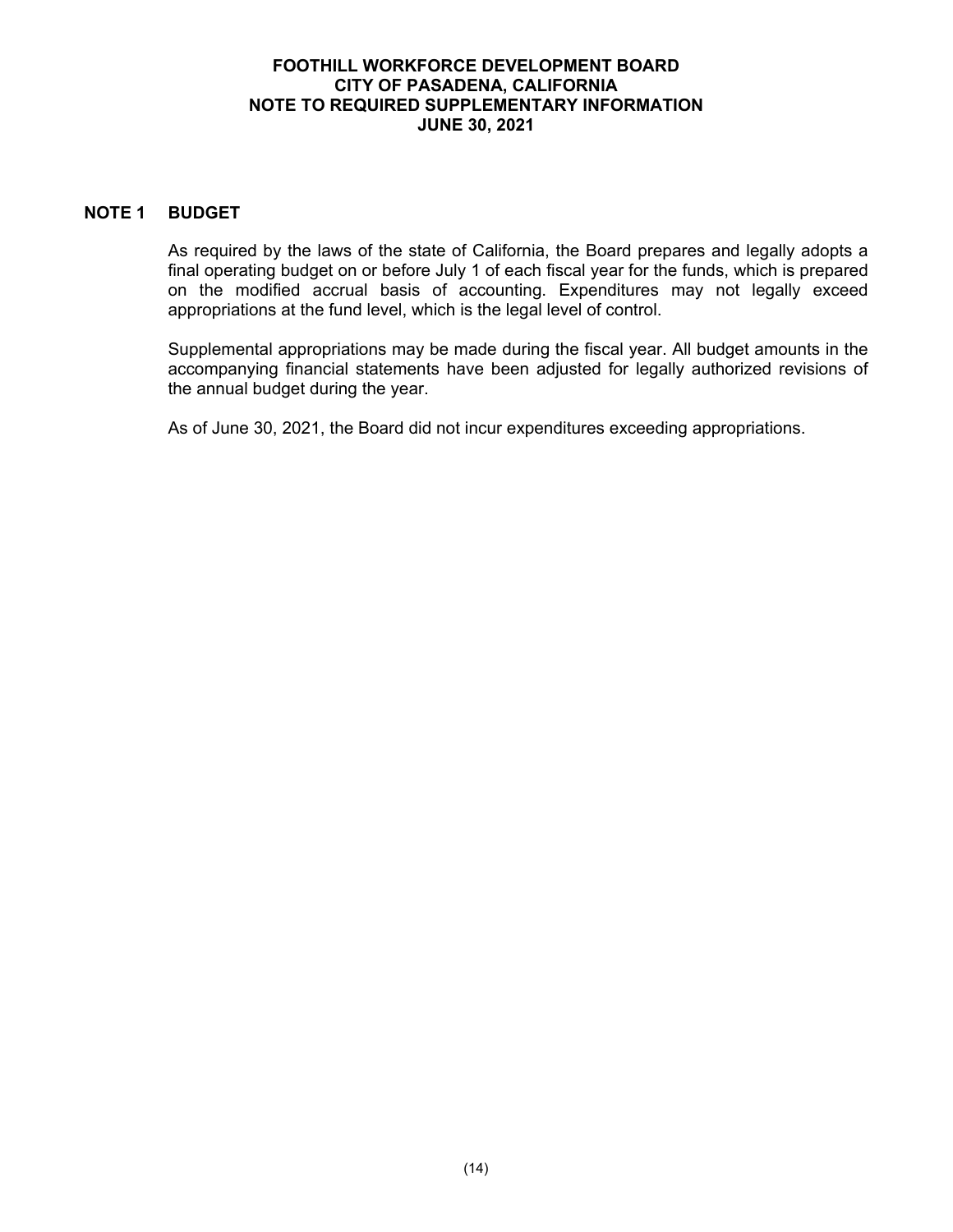

# **INDEPENDENT AUDITORS' REPORT ON INTERNAL CONTROL OVER FINANCIAL REPORTING AND ON COMPLIANCE AND OTHER MATTERS BASED ON AN AUDIT OF FINANCIAL STATEMENTS PERFORMED IN ACCORDANCE WITH GOVERNMENT AUDITING STANDARDS**

Board of Directors Foothill Workforce Development Board Pasadena, California

We have audited, in accordance with the auditing standards generally accepted in the United States of America and the standards applicable to financial audits contained in *Government Auditing Standards*  issued by the Comptroller General of the United States, the financial statements of the governmental activities and the general fund of the Foothill Workforce Development Board (the Board), as of and for the year ended June 30, 2021, and the related notes to the financial statements, which collectively comprise the Board's basic financial statements, and have issued our report thereon dated January 19, 2022.

# **Internal Control Over Financial Reporting**

In planning and performing our audit of the financial statements, we considered the Board's internal control over financial reporting (internal control) as a basis for designing the audit procedures that are appropriate in the circumstances for the purpose of expressing our opinions on the financial statements, but not for the purpose of expressing an opinion on the effectiveness of the Board's internal control. Accordingly, we do not express an opinion on the effectiveness of the Board's internal control.

A *deficiency* in internal control exists when the design or operation of a control does not allow management or employees, in the normal course of performing their assigned functions, to prevent, or detect and correct, misstatements on a timely basis. A *material weakness* is a deficiency, or a combination of deficiencies, in internal control, such that there is a reasonable possibility that a material misstatement of the entity's financial statements will not be prevented, or detected and corrected on a timely basis. A *significant deficiency* is a deficiency, or a combination of deficiencies, in internal control that is less severe than a material weakness, yet important enough to merit attention by those charged with governance.

Our consideration of internal control was for the limited purpose described in the first paragraph of this section and was not designed to identify all deficiencies in internal control that might be material weaknesses or, significant deficiencies. Given these limitations, during our audit we did not identify any deficiencies in internal control that we consider to be material weaknesses. However, material weaknesses may exist that have not been identified.



CLA is an independent member of Nexia International, a leading, global network of independent accounting and consulting firms. See nexia.com/member-firm-disclaimer for details.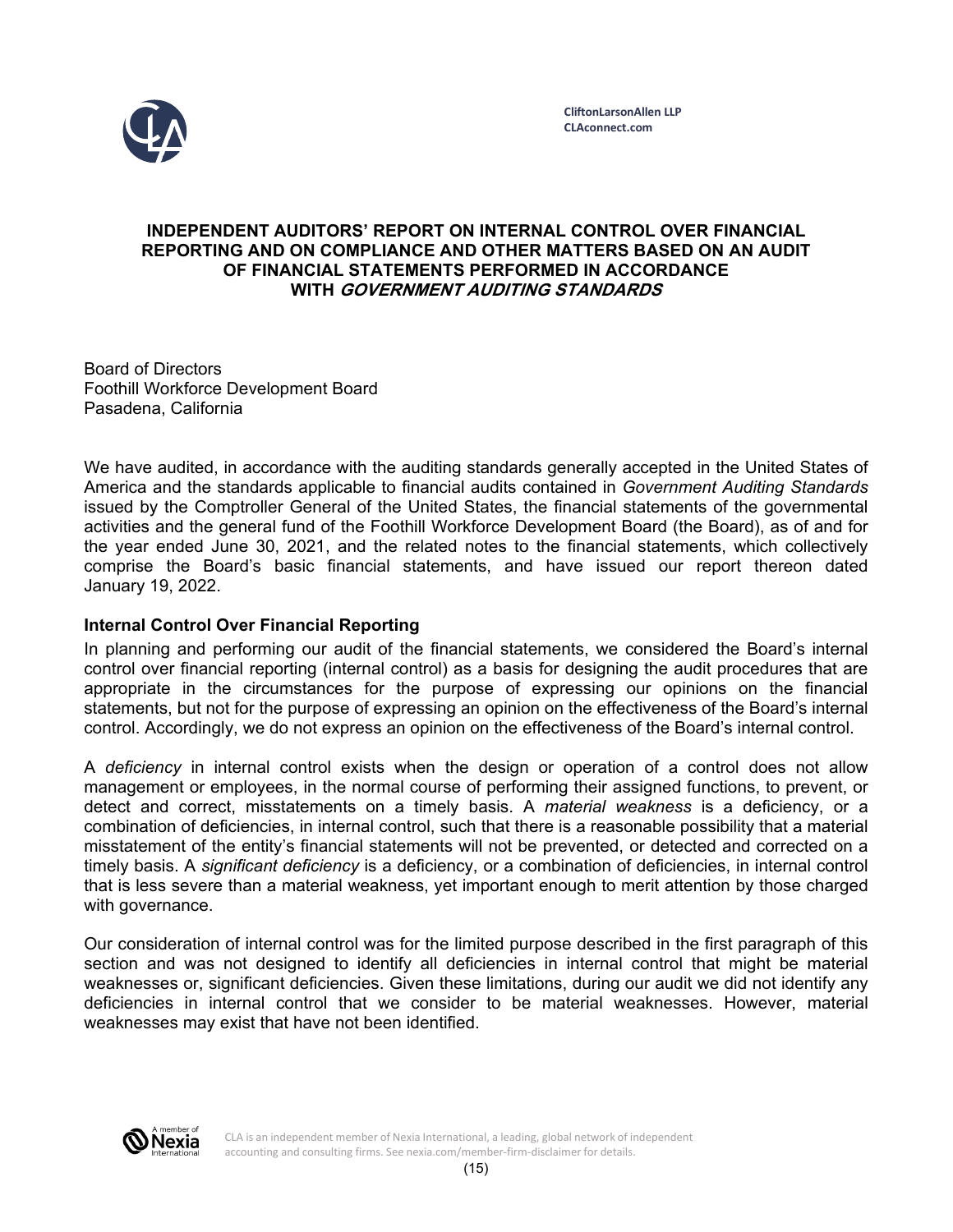### **Compliance and Other Matters**

As part of obtaining reasonable assurance about whether the Foothill Workforce Development Board's financial statements are free from material misstatement, we performed tests of its compliance with certain provisions of laws, regulations, contracts, and grant agreements, noncompliance with which could have a direct and material effect on the financial statements. However, providing an opinion on compliance with those provisions was not an objective of our audit, and accordingly, we do not express such an opinion. The results of our tests disclosed no instances of noncompliance or other matters that are required to be reported under *Government Auditing Standards*.

### **Purpose of this Report**

The purpose of this report is solely to describe the scope of our testing of internal control and compliance and the results of that testing, and not to provide an opinion on the effectiveness of the Board's internal control or on compliance. This report is an integral part of an audit performed in accordance with *Government Auditing Standards* in considering the Board's internal control and compliance. Accordingly, this communication is not suitable for any other purpose.

Clifton Larson Allen LLP

**CliftonLarsonAllen LLP** 

Irvine, California January 19, 2022